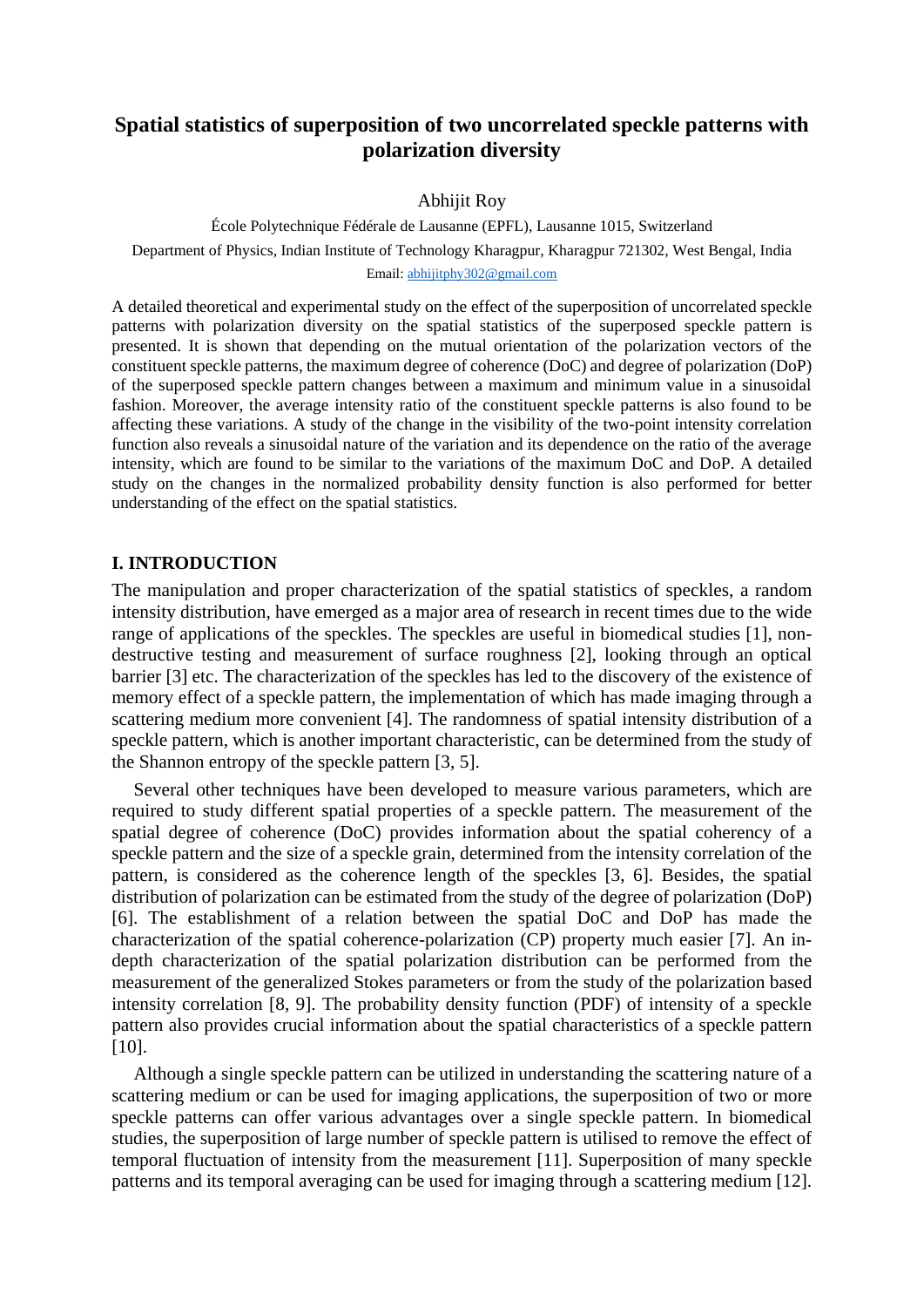Speckle interferometry is another area, where the interference of two speckle patterns from same or different sources is used for various applications. It has been shown that the speckle interferometry can be utilized for non-invasive photoacoustic tomography, where measurement of surface displacement with high resolution is possible using a pulsed laser [13]. In-plane deformation of a microsystem, caused due to various types of perturbations, can also be determined with nanometer accuracy using the speckle interferometry based approach [14].

Another widely used technique based on the speckle interferometry is the off-axis speckle holography, where the speckle interferometry is combined with the two-point intensity correlation of the speckle pattern. The off-axis speckle holography based approach can be used for imaging of 2D objects through a random scattering medium [3]. In the off-axis speckle holography, speckle patterns from two different sources are interfered, and as the speckle patterns are generated from two different sources, they are mutually uncorrelated. Apart from the amplitude imaging, the off-axis speckle holography based approach is also useful for polarization imaging through a random scattering medium [15]. As the speckle superposition has a wide range of applications, it is important to characterize the spatial statistics of the superposed speckle pattern in detail.

It has been reported that the superposition of independent speckle patterns reduces the contrast of the superposed speckle pattern [16]. Manipulation of the contrast can also be achieved, if polarization diversity is introduced to the case of superposition of correlated speckle patterns [17]. Superposition of uncorrelated speckle patterns has been reported to be useful for polarization sensing through a scattering medium [18]. The superposition of two speckle patterns has been reported be affecting the PDF of intensity of the superposed speckle pattern. It has been observed that in case of superposition of fully mutually correlated speckle patterns, the PDF follows an exponential decay behaviour [19]. However, with the decrease of the mutual correlation, the PDF is found be deviating from the exponential decay behaviour [20]. Besides, lot of efforts have also been made to theoretically predict different spatial characteristics, such as, the PDF and average speckle contrast of the superposition of N number of mutually correlated and uncorrelated speckle patterns [21-23]. The two-point intensity correlation and joint-PDF of intensity based approach have also been adopted to characterize the sum of uncorrelated speckle patterns [24]. However, the works reported in Refs. [21-24] are limited to the case of partially developed speckle patterns. In a recent study, the intensity correlation function of fully developed superposed speckle patterns is reported to be affected, if the spatial statistics of any of the constituent fully developed speckle pattern is altered [25]. Most of these reported works are largely confined to the scalar domain. Hence, a detailed study on the effect of the superposition of two uncorrelated speckle patterns with polarization diversity on the spatial statistics of the superposed speckle pattern is needed to be performed.

In this work, polarization diversity is incorporated to the case of superposition of two uncorrelated, fully developed speckle patterns, and a detailed investigation is performed to study the effect on the spatial characteristics of the superposed speckle pattern. The effect on the spatial characteristics is investigated from the study of the change in the maximum DoC, DoP and normalized PDF. As the speckles are used for looking through an optical barrier, where the quality of the retrieved object is determined by the visibility of the two-point intensity correlation function of the speckle pattern, an investigation is also performed to study the effect on the visibility of the two-point intensity correlation function. A detailed theoretical analysis is presented, which is confirmed from the experimental measurements.

## **II. THEORETICAL DETAILS**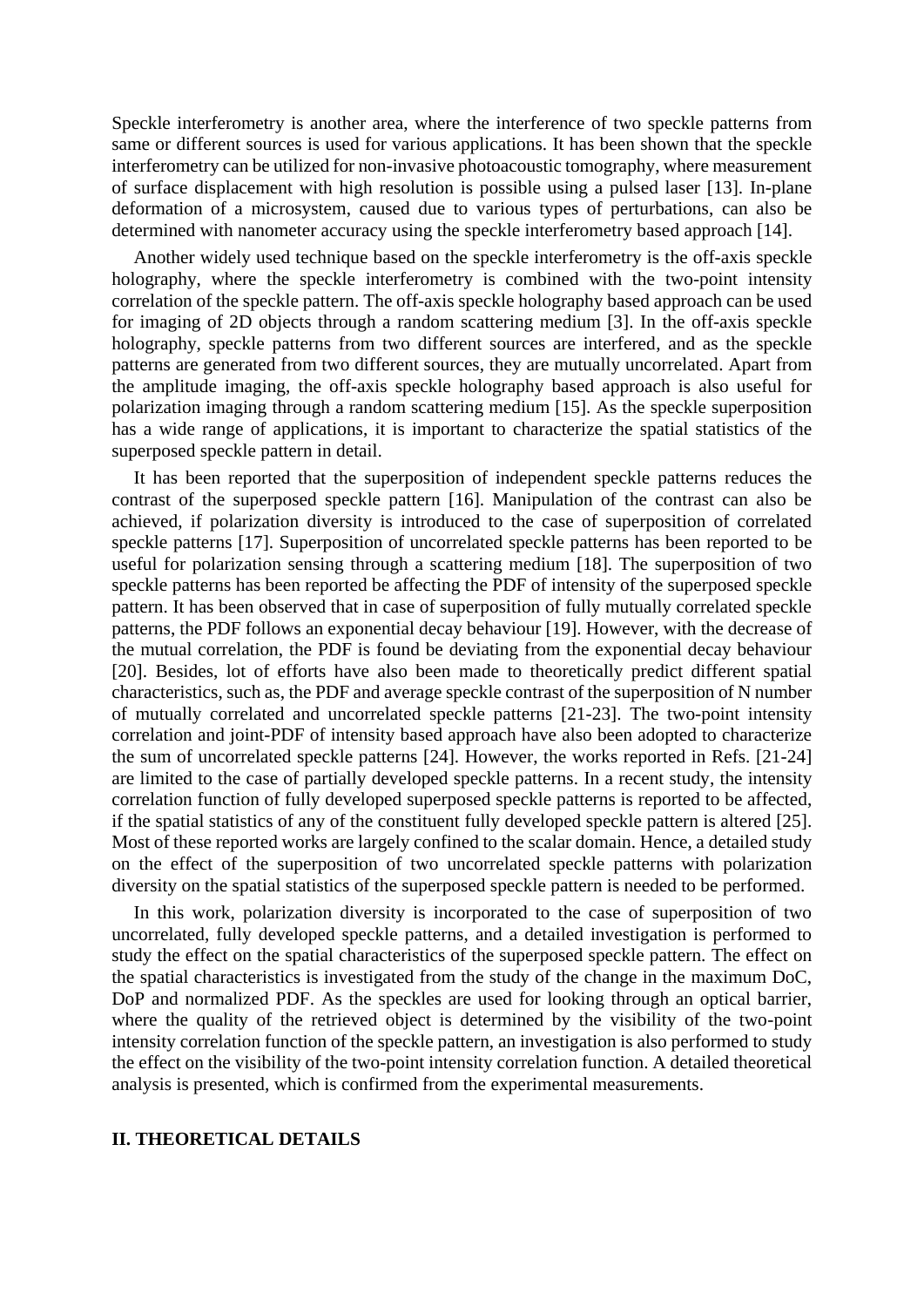Let us consider that a scattering layer is illuminated by a linearly polarized field with its polarization vector oriented at a particular angle w.r.t the x-axis. As a scattering layer does not scramble the input polarization information, the random field at the observation plane has the same polarization as that of the input beam. In case of an object beam, if the orientation of the polarization vector is  $\theta$  w.r.t. the x-axis, the object random field,  $\mathbf{E}_0(\mathbf{r}, t)$  at the observation plane can be written as

$$
\mathbf{E}_0(\mathbf{r}, t) = \mathbf{E}_0(\mathbf{r}, t) (\cos \theta \,\hat{\mathbf{x}} + \sin \theta \,\hat{\mathbf{y}}) \tag{1}
$$

where  $E_0(r, t)$  is the amplitude of the field, **r** is the position vector on the transverse observation plane, t is the time, and  $\hat{x}$  and  $\hat{y}$  are the two mutually orthonormal vectors. Similarly, a reference random field,  $E_R(r, t)$  with its polarization vector oriented at an angle  $\phi$ w.r.t. the x-axis, can be written as

$$
\mathbf{E}_{\mathbf{R}}(\mathbf{r},t) = \mathbf{E}_{\mathbf{R}}(\mathbf{r},t) (\cos \phi \,\hat{\mathbf{x}} + \sin \phi \,\hat{\mathbf{y}}) \tag{2}
$$

It should be noted that as the fields under consideration are spatially random and temporarily invariant, the fields are functions of the spatial position vector only. The superposed random field,  $E_S(r)$  is written as

$$
\mathbf{E}_{\mathbf{S}}(\mathbf{r}) = (\mathbf{E}_{\mathbf{O}}(\mathbf{r})\cos\theta + \mathbf{E}_{\mathbf{R}}(\mathbf{r})\cos\phi)\,\hat{\mathbf{x}} + (\mathbf{E}_{\mathbf{O}}(\mathbf{r})\sin\theta + \mathbf{E}_{\mathbf{R}}(\mathbf{r})\sin\phi)\,\hat{\mathbf{y}} \tag{3}
$$

The spatial characteristics of a random field distribution can be investigated from the study of the spatial CP property, the visibility of the two-point intensity correlation function, and the PDF of intensity of the field distribution. The spatial CP property of a random field distribution is studied from the two-point intensity correlation function of the recorded intensity distribution, I(r) following Ref. [15] or using the CP matrix,  $\Gamma(\mathbf{r_1}, \mathbf{r_2})$  of the random field following Ref. [6]. The spatial DoC,  $\gamma(\mathbf{r_1}, \mathbf{r_2})$  can be estimated from the intensity correlation function or the CP matrix as

$$
\gamma^2(\mathbf{r}_1, \mathbf{r}_2) = \frac{\langle \Delta I(\mathbf{r}_1) \, \Delta I(\mathbf{r}_2) \rangle}{\langle I(\mathbf{r}_1) \rangle \, \langle I(\mathbf{r}_2) \rangle} = \frac{\text{tr}[\Gamma(\mathbf{r}_1, \mathbf{r}_2) \, \Gamma^\dagger(\mathbf{r}_1, \mathbf{r}_2)]}{|\text{tr}[\Gamma(0)]|^2} \tag{4}
$$

where  $\Delta I(r) = I(r) - \langle I(r) \rangle$  is the spatial fluctuation of intensity from its mean value,  $\langle \cdot, \cdot \rangle$ denotes the ensemble average of the variable, and '*tr*' defines the trace of the matrix. Here, it is important to mention that the average intensity can be estimated from the trace of the CP matrix of the random field at  ${\bf r_1} = {\bf r_2}$  i.e.  $\langle I({\bf r}) \rangle = \text{tr}(\Gamma({\bf r},{\bf r}))$ . The CP matrix of a random field  $E(r)$  is written as

$$
\Gamma(\mathbf{r_1}, \mathbf{r_2}) = \begin{bmatrix} \langle E_x^*(\mathbf{r_1}) \ E_x(\mathbf{r_2}) \rangle & \langle E_x^*(\mathbf{r_1}) \ E_y(\mathbf{r_2}) \rangle \\ \langle E_y^*(\mathbf{r_1}) \ E_x(\mathbf{r_2}) \rangle & \langle E_y^*(\mathbf{r_1}) \ E_y(\mathbf{r_2}) \rangle \end{bmatrix}
$$
\n(5)

The spatial DoP,  $P(r)$  which provides information about the spatial polarization distribution of a spatially random field, can be determined from the maximum DoC as

$$
P^2(r) = 2\gamma^2(r,r) - 1\tag{6}
$$

It can be observed from Eq. (6) that for  $\gamma^2(\mathbf{r}, \mathbf{r}) = 1$ , the value of P(**r**) is also unity i.e. in this case the spatial polarization distribution is uniform in nature. On the other hand, for  $\gamma^2$ (r, r) = 0.5, the value of P(r) is zero, which indicates that in this case, the polarization is distributed randomly over different spatial points. In order to calculate the DoC of the superposed random field using Eq. (4), we exploit the established fact that in case of superposition of two mutually uncorrelated fields, the CP matrix of the superposed random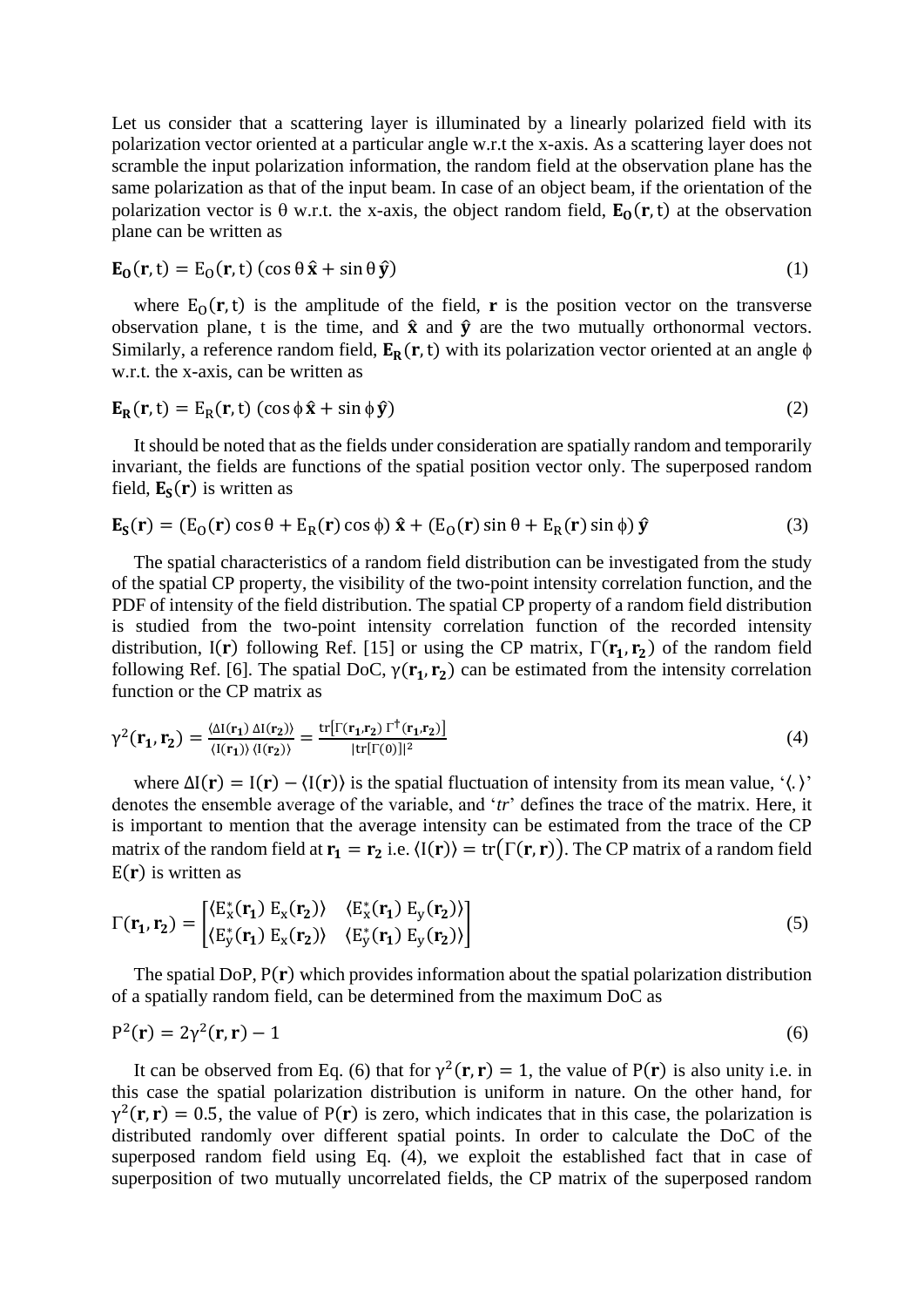field can be written as the sum of the CP matrices of the constituent random fields under the assumptions that both the random fields follow Gaussian statistics [3, 15]. Hence, the CP matrix of the superposed random field,  $\Gamma^{S}(\mathbf{r_{1}}, \mathbf{r_{2}})$  can be written as

$$
\Gamma^{S}(\mathbf{r}_{1}, \mathbf{r}_{2}) = \Gamma^{O}(\mathbf{r}_{1}, \mathbf{r}_{2}) + \Gamma^{R}(\mathbf{r}_{1}, \mathbf{r}_{2})
$$
\n(7)

where  $\Gamma^0(\mathbf{r}_1, \mathbf{r}_2)$  and  $\Gamma^R(\mathbf{r}_1, \mathbf{r}_2)$  are the CP matrices of the object and reference random field, respectively. As the DoC at  $r_1 = r_2$ , which is referred as the maximum DoC, and the DoP, which is estimated from the maximum DoC, provide information about the spatial CP property of a random field distribution, the calculation is focused at  $\mathbf{r}_1 = \mathbf{r}_2$ . The  $\Gamma^0$  and  $\Gamma^R$  at  $\mathbf{r_1} = \mathbf{r_2}$  are derived from Eq. (5) by inserting Eqs. (1) and (2), respectively, and are found to be

$$
\Gamma^{\text{O}}(\mathbf{r}, \mathbf{r}) = \langle I_{\text{O}}(\mathbf{r}) \rangle \begin{bmatrix} \cos^2 \theta & \sin \theta \cos \theta \\ \sin \theta \cos \theta & \sin^2 \theta \end{bmatrix} \tag{8}
$$

$$
\Gamma^{R}(\mathbf{r}, \mathbf{r}) = \langle I_{R}(\mathbf{r}) \rangle \begin{bmatrix} \cos^{2} \phi & \sin \phi \cos \phi \\ \sin \phi \cos \phi & \sin^{2} \phi \end{bmatrix}
$$
(9)

where  $\langle I_0(\mathbf{r})\rangle$  and  $\langle I_R(\mathbf{r})\rangle$  are the average intensities of the object and reference random field, respectively. The  $\Gamma^{S}(\mathbf{r}, \mathbf{r})$  is calculated following Eq. (7) by using Eqs. (8) and (9), and the calculated  $\Gamma^{S}(\mathbf{r}, \mathbf{r})$  is utilized to determine the maximum DoC of the superposed random field following Eq. (4), which is found to be

$$
\gamma^{2}(\mathbf{r}, \mathbf{r}) = \frac{(\langle I_{0}(\mathbf{r}) \rangle \cos^{2} \theta + \langle I_{R}(\mathbf{r}) \rangle \cos^{2} \phi)^{2} + (\langle I_{0}(\mathbf{r}) \rangle \sin^{2} \theta + \langle I_{R}(\mathbf{r}) \rangle \sin^{2} \phi)^{2} + 2(\langle I_{0}(\mathbf{r}) \rangle \sin \theta \cos \theta + \langle I_{R}(\mathbf{r}) \rangle \sin \phi \cos \phi)^{2}}{(\langle I_{0}(\mathbf{r}) \rangle + \langle I_{R}(\mathbf{r}) \rangle)^{2}} \tag{10}
$$

If we define a parameter *m*, which is considered as the ratio of the average intensity of the object random field to that of the reference random field i.e.  $m = \frac{\langle I_0(r) \rangle}{\langle I_0(r) \rangle}$  $\frac{\Gamma(\mathbf{O}(1))}{\Gamma(\mathbf{R}(\mathbf{r}))}$ , the Eq. (10) can be simplified as

$$
\gamma^{2}(\mathbf{r}, \mathbf{r}) = \frac{1 + m^{2} + 2 m \cos^{2}(\theta - \phi)}{(1 + m)^{2}}
$$
(11)

The DoP is calculated by inserting Eq. (11) into Eq. (6), and is found to be

$$
P^{2}(r) = \frac{1 + m^{2} + 2 m \cos(2(\theta - \phi))}{(1 + m)^{2}}
$$
(12)

It can be observed from Eqs. (11) and (12) that for a fixed value of *m*, the maximum DoC and the DoP of the superposed random field change with the mutual orientation of the polarization vectors of the constituent random fields in a sinusoidal manner, which indicates the changes in the spatial coherence and spatial polarization distribution of the superposed field distribution. The visibility of the two-point intensity correlation function,  $V(r)$  can be estimated from the DoP,  $P(r)$  following Ref. [26], as

$$
V(r) = \frac{P(r)^2 + 1}{P(r)^2 + 3}
$$
 (13)

As the visibility of the two-point intensity correlation function depends on the DoP of the field, the visibility is also expected to change with the mutual orientation of the polarization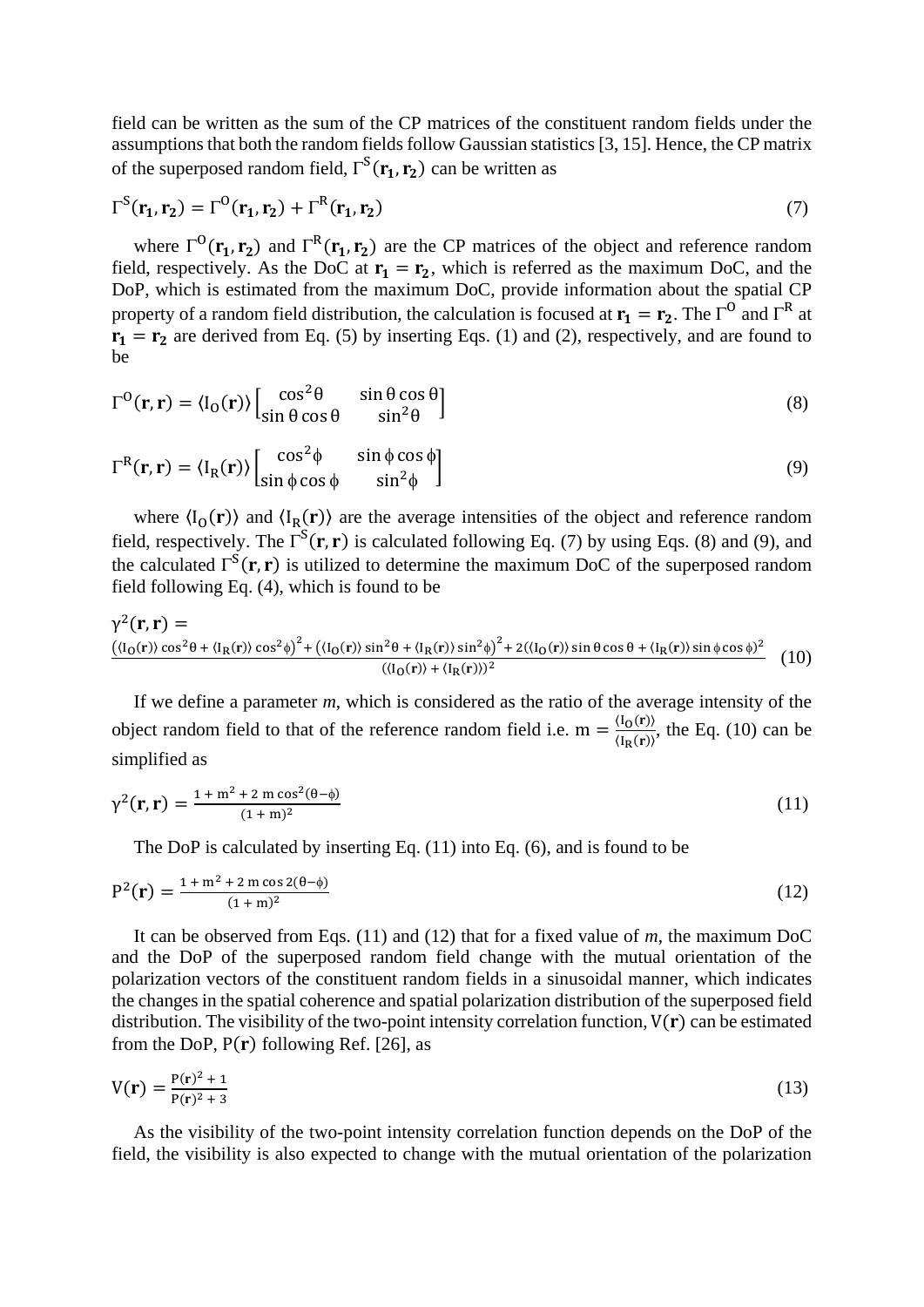vectors of the constituent random fields in a sinusoidal fashion. The experimental validation of the proposed theory is discussed in detail in the next section.



## **III. EXPERIMENTAL DETAILS AND RESULTS**

FIG. 1. The schematic diagram of the experimental setup.

The schematic diagram of the experimental setup is shown in Fig. 1. A coherent light beam from a He-Ne laser source with horizontal polarization and a wavelength of 632.8 nm is made to enter a Mach-Zehnder (MZ) interferometer, formed by non-polarizing beam splitters BS1,  $BS<sub>2</sub>$ , and mirrors  $M<sub>1</sub>$ ,  $M<sub>2</sub>$ . The beam reflected from  $BS<sub>1</sub>$  and  $M<sub>1</sub>$  forms the reference arm of the MZ interferometer, and a ground glass (GG) plate, GG<sub>1</sub> is illuminated with this beam. The speckles generated from GG<sub>1</sub> are referred as the reference speckles. On the other hand, the beam transmitted through  $BS_1$  and folded by  $M_2$ , which forms the object arm of the MZ interferometer, is passed through another GG plate GG2, and the generated speckles are referred as the object speckles. The object and reference speckles are superposed using BS<sup>2</sup> and the farfield superposed speckles are recoded by a CCD camera using a Fourier arrangement constructed using a bi-convex lens, L of focal length of 200 mm. In this Fourier arrangement, the GG plates are kept at the front focal plane of the lens, whereas the CCD camera is placed at the rear focal plane of the lens.



FIG. 2. The recorded superposed speckle patterns for different values of  $\theta$ .

As the GG plates retain the polarization of the input beam, the reference speckles are horizontally polarized, and hence, in Eq. (11),  $\phi = 0^0$ . On the other hand, the polarization of the object speckles are controlled using a half-wave plate (HWP), which is placed just before GG2. A variable attenuator, VA, which consists of another HWP and a polarizer is placed in the reference arm of the MZ interferometer to control the average intensity of the reference speckles, i.e. the value of *m* in Eq. (11). The fast-axis of the HWP is changed from  $0^0$  to  $180^0$ in steps of  $3<sup>0</sup>$ , and the far-field superposed speckle patterns are recorded in each case. In the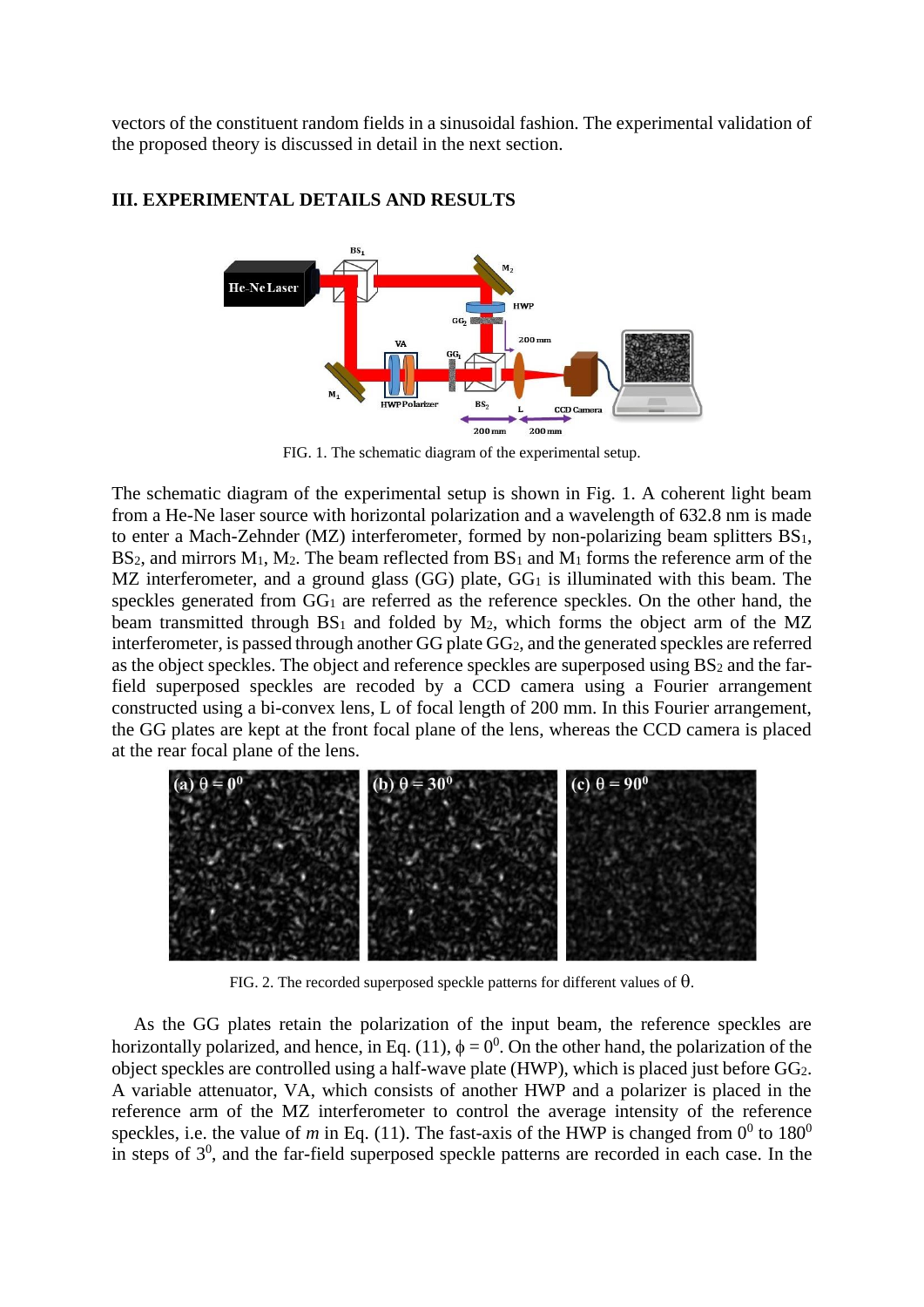present experimental study, apart from  $\phi = 0^0$ , we have taken m = 1 i.e. the average intensities of the object and reference speckle patterns are same.



FIG. 3. The theoretical predictions (line) and the experimental observations (circles) of the variations of the (a) maximum DoC and (b) DoP with  $\theta$  for m = 1.

The recorded speckle patterns for  $\theta = 0^0$ , 30<sup>0</sup> and 90<sup>0</sup> are shown in Fig. 2. The intensity correlation based approach, as discussed in Eq. (4), is exploited to determine the maximum DoC of a recorded superposed speckle pattern by replacing the ensemble average with the spatial average under the assumptions of spatial stationarity and ergodicity of the speckle pattern. The maximum DoC is found to be changing with  $\theta$ , and the variation is shown in circles in Fig. 3(a), where a sinusoidal variation of the maximum DoC from very close to unity to 0.707 with  $\theta$  is observed. The theoretical prediction of the variation is also studied following Eq. (11) with  $\phi = 0^0$  and m = 1, and is shown as solid line in Fig. 3(a). Similarly, the theoretical prediction (solid line) along with the experimental results (circles) on the variation of the DoP with  $\theta$  are presented in Fig. 3(b), where the theoretical prediction is based on Eq. (12) and the experimental results are determined following Eq. (6) using the experimentally estimated maximum DoC. It can be observed from Fig. 3(b) that the DoP changes from unity (for  $\theta = 0^0$ ) to zero (for  $\theta = 90^0$ ) with  $\theta$  in a sinusoidal fashion. The observed variation of the maximum DoC and DoP with  $\theta$  indicates that the superposition of two mutually uncorrelated speckle patterns with polarization diversity affects the spatial CP property of the superposed speckle pattern, and the spatial polarization distribution of the superposed speckle pattern changes from uniform  $(P = 1)$  to random distribution  $(P = 0)$  depending on the mutual orientation of the polarization vectors. The experimental results are found to be matching well with the theoretical prediction, although a slight mismatch is observed around the peak, which is due to the imperfection in the used HWP. Although the results presented in Fig. 3 are similar to the results reported in Ref. [27], it is important to mention that the characteristics of the object speckle patterns used in these two studies are completely different. In the present study, the object speckle patterns are fully mutually correlated, whereas in case of Ref. [27], the correlation between the object speckle patterns varies depending on the filtered polarization [9]. Hence, the present study also establishes that modulation of the spatial CP property of the superposed speckle pattern is independent of the mutual correlation of the object speckle patterns.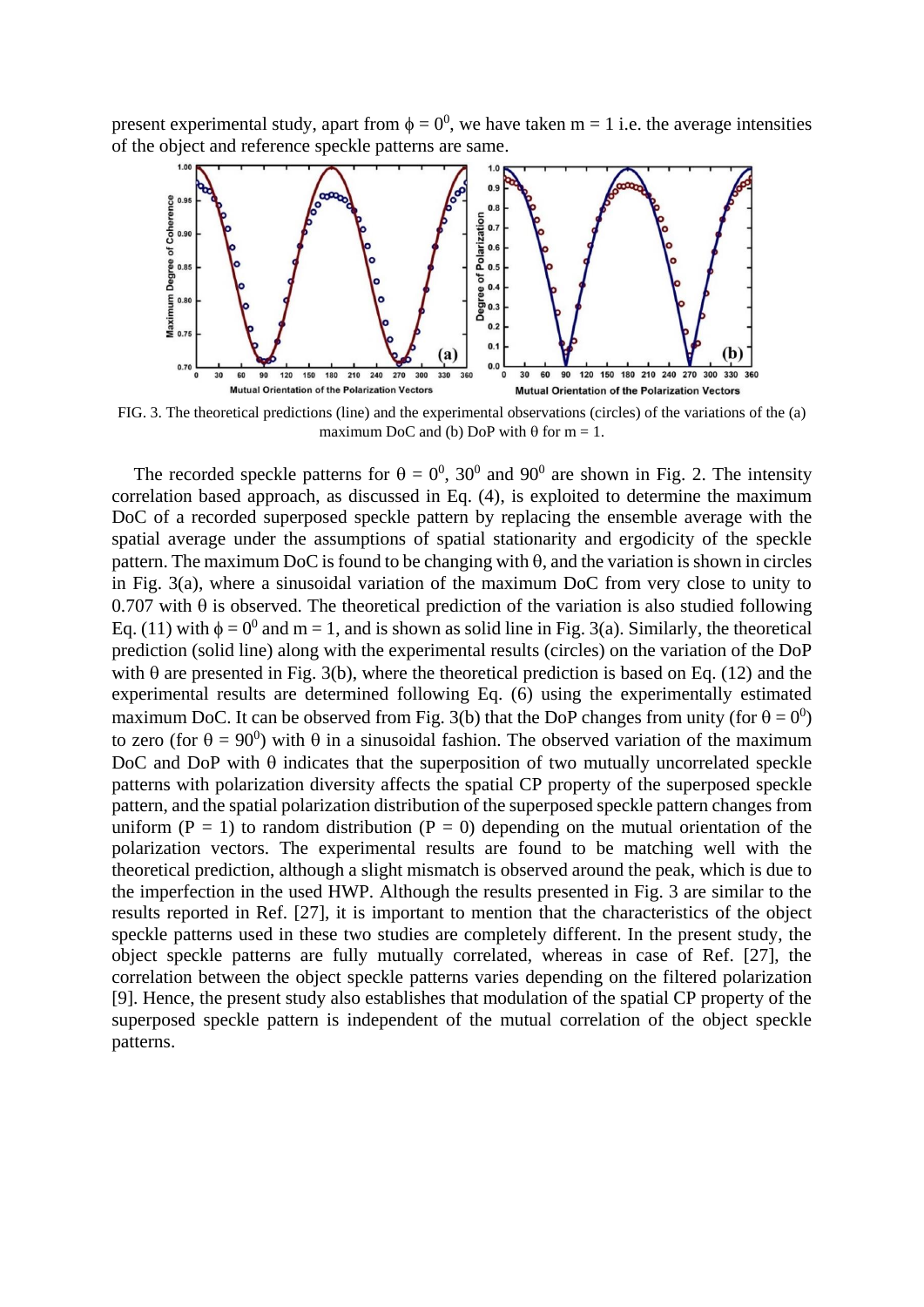

FIG. 4. The theoretically predicted variations of the (a) maximum DoC and (b) DoP with  $\theta$  for different values of m.

The presence of *m* in Eqs. (11) and (12) indicates that the change in the value of *m* may affect the variations of the maximum DoC and DoP. Therefore, a detailed theoretical investigation on the variation of the maximum DoC and DoP with  $\theta$  is performed for different values of *m*, and these variations are presented in Figs.  $4(a)$  and  $4(b)$ , respectively, for m = 1, 2, 3, 5, 7, 10, and 15. It can be noticed that with the increase of the value of *m*, although the maximum values of the maximum DoC and DoP remain invariant i.e. unity, the minimum values of these variations start to increase. In case of the variation of the maximum DoC, the minima increases from 0.707 (for  $m = 1$ ) to very close to 0.95 (for  $m = 15$ ), whereas in case of the DoP, the minima shifts from zero (for  $m = 1$ ) to very close to 0.9 (for  $m = 15$ ). The invariant nature of the maxima is expected, as in these cases, two uncorrelated speckle patterns with the same polarization are superposed, which is not expected to change the polarization of the superposed speckle pattern. Hence, the superposed speckle patterns, in these cases, are uniformly polarized, and the maximum values of the DoP are unity, irrespective of the value of *m*.



FIG. 5. The change of the minimum value of the (a) maximum DoC and (b) DoP with m.

On the other hand, for  $m = 1$ , the theoretically (Figs. 3(b) and 4(b)) and experimentally (Fig. 3(b)) observed minimum values of the DoP are zero, which is similar to the case, where the superposition of two beams with mutually orthogonal polarization and of equal intensity results in a depolarized resultant beam. However, when the value of *m* is more than unity, the minimum value of the DoP is observed to be increasing from zero, as in these cases, one of the two mutually orthogonally polarized speckle patterns has more average intensity than the other one, and the polarization component with higher average intensity dominates over the others, resulting in deviation from the complete random distribution of polarization in the superposed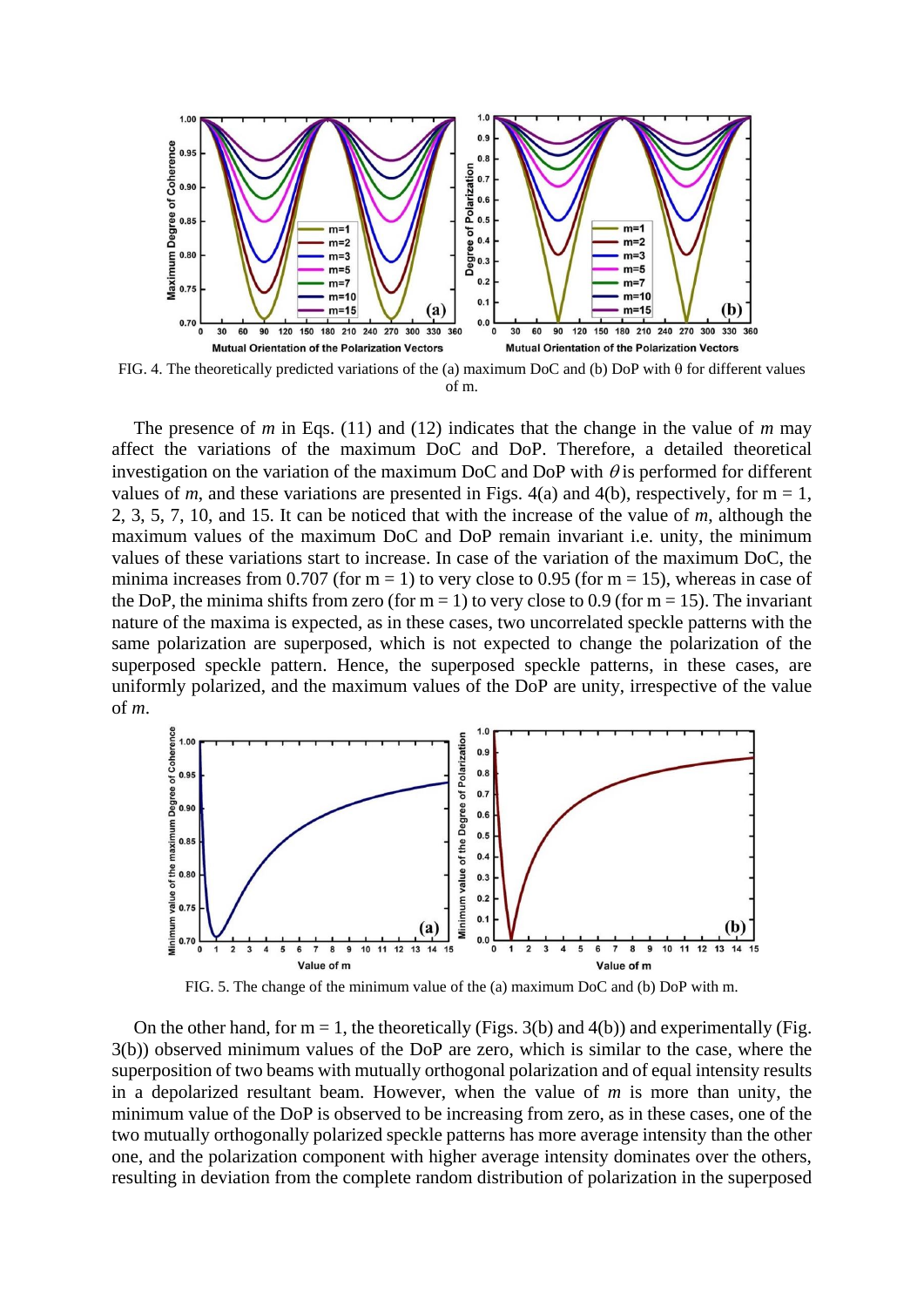speckle pattern. The change in the minimum of the maximum DoC and DoP with the change of *m* is also studied, and the variations are shown in Figs. 5(a) and 5(b), respectively. It is found that initially, with the increase in the value of *m*, the minimum values of the maximum DoC and DoP decrease sharply from 1.0 and reach to a minimum value of 0.707 and 0, respectively, at m = 1. Subsequently, it start to increase slowly with *m* and reaches very close to 0.95 and 0.9, respectively at m = 15. The variations for m  $\lt$  1 and m  $> 1$  are expected to be complementary to each other. The maxima of these variations i.e. unity are observed at  $m = 0$ and are expected at  $m = \infty$ , as in these two cases, either of the object and reference speckle pattern has zero average intensity. This leads to the presence of either of the uniformly polarized reference and object speckle pattern in the superposed speckles resulting in the maximum possible value of maximum DoC and DoP i.e. unity, which is invariant of the value of  $\theta$ .



FIG. 6. The variation of the visibility of the intensity correlation function with  $\theta$  for (a) m = 1 and (b) for different values of m. Circles: the experimental results and line: the theoretical predictions.

The speckles are widely used in different applications, and one of the application is imaging through an optical scattering medium. The two-point intensity correlation based approach is one of the preferred technique for the imaging purpose. The spatial characteristics of a speckle pattern has been reported to play an important role in the object information retrieval process, and it is observed that the visibility of the correlation function of a speckle pattern determines the quality of the retrieved object [15]. The quality of the retrieved object increases with the increase of the visibility of the correlation function and hence, several techniques have been proposed to increase the visibility [28, 29]. Here, in this work, we have characterized the change in the visibility of the two-point intensity correlation function with the mutual orientation of the polarization vectors of the constituent speckle patterns. The experimental variation of the visibility is determined from Eq. (13) using the experimentally measured value of the DoP, whereas the theoretical variation is predicted by inserting Eq. (12) into Eq. (13). The experimental results along with the theoretical prediction for  $m = 1$  are shown in Fig. 6(a), where a close match between these two results are observed. The change in the variation of the visibility for different values of *m* are also calculated and are shown in Fig. 6(b) for the earlier mentioned values of *m*. Similar to the variations of the maximum DoC and DoP, here also, it is observed that the maximum value of the visibility remains unchanged at 0.5, whereas the minimum value of the variation increases from 0.33 to 0.47 with the increase of the value of *m*.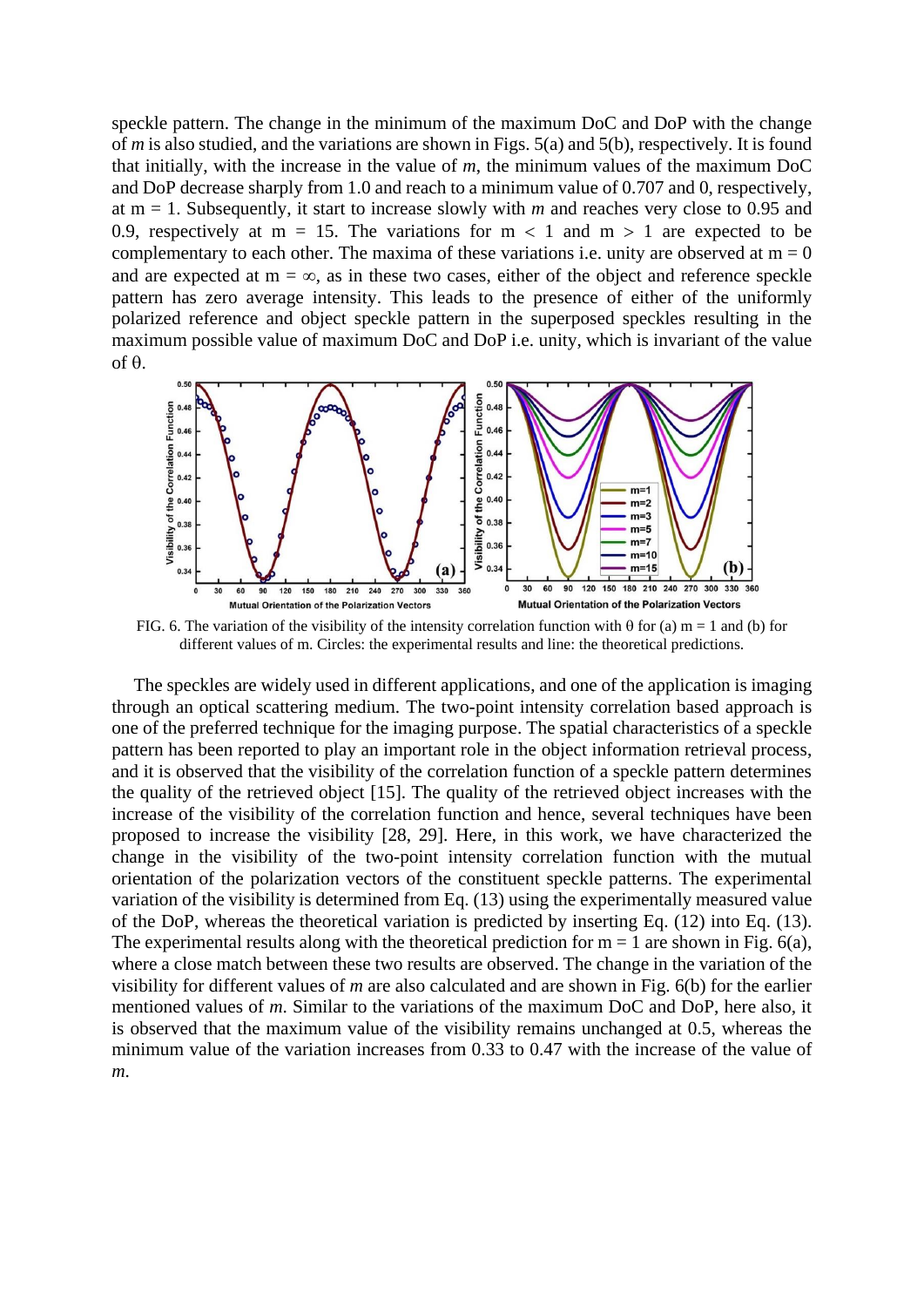

FIG. 7. The normalized PDF of intensity for different values of  $\theta$ .

It has been observed from the results presented in Figs. 3 and 4 that with the change of the mutual orientation of the polarization vectors of two constituent uncorrelated speckle patterns, the spatial CP property of the superposed speckle pattern changes. As it has been reported that change in the spatial CP property affects the PDF of intensity of a speckle pattern [10], it is expected that a similar observation can also be made in the present study. The normalized PDF of intensity of the superposed speckle patterns for  $\theta = 0^0$ , 48<sup>0</sup> and 90<sup>0</sup> are presented in Fig. 7, where a change in the normalized PDF can be clearly observed. As the shape of the normalized PDF changes with the mutual orientation of the polarization vectors, the change in the area under the normalized PDF is also studied, and the variation is shown in Fig. 8(a). A sinusoidal variation of the area under the normalized PDF with the mutual orientation of the polarization vectors can be observed. It is also found that the area is more at the orientations, where the observed values of the maximum DoC and DoP are at minimum and vice-versa. The change of the area with the experimentally measured DoP is also studied and is presented in Fig. 8(b), where it can be seen that the area reduces slowly with the increase of the DoP. The maximum and minimum of the area are observed to be found at the lowest and highest values of the DoP, respectively.



FIG. 8. The variation of the area under the normalized PDF of intensity with: (a)  $\theta$  and (b) DoP.

A detailed study of Fig. 7 reveals that the magnitude of the normalized PDF at zero intensity also changes with the mutual orientation of the polarization vectors. The change in the magnitude of the normalized PDF at zero intensity with the mutual orientation of the polarization vectors is studied and the variation is presented in Fig. 9(a), where a sinusoidal nature of the variation is observed. The maxima and minima of this variation is found exactly at the same mutual orientations as that of the maxima and minima of the variations of the maximum DoC and DoP. However, in this case, a sharp variation is observed compared to that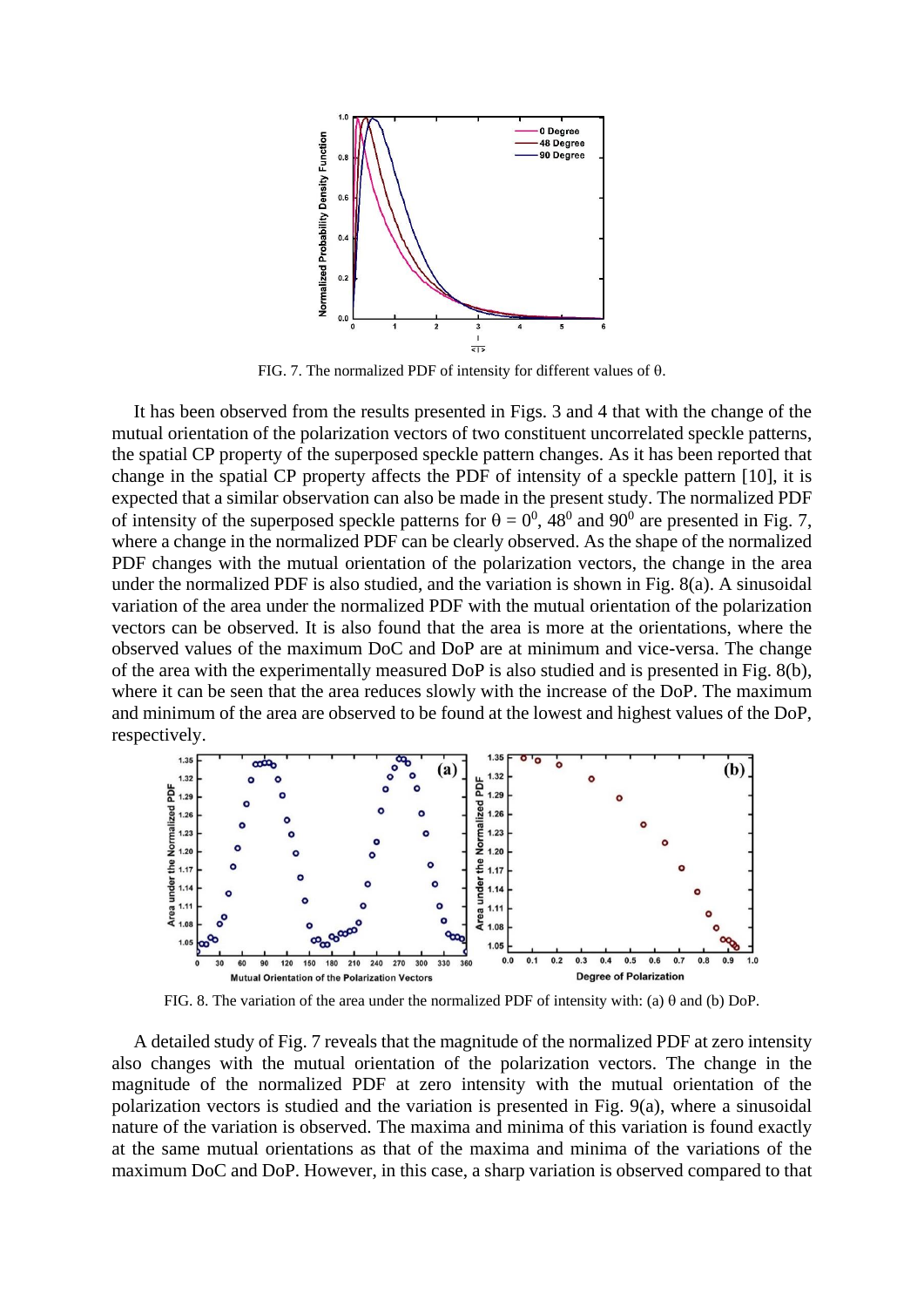of the maximum DoC and DoP. The magnitude of the normalized PDF at zero intensity decreases sharply for change in the mutual orientation from  $0^0$  to around 50<sup>0</sup>, and subsequently, a slower variation is observed. A similar observation can also be made from the study of the variation of the magnitude as a function of the DoP, which is shown in Fig. 9(b). A slow variation is found for the values of DoP between 0 and 0.7, and subsequently, a sharp increase in the magnitude with the DoP is observed.



FIG. 9. The variation of the value of normalized PDF at zero intensity with: (a)  $\theta$  and (b) DoP.

## **IV. CONCLUSION**

In this paper, we have studied the effect of the superposition of two uncorrelated speckle patterns with polarization diversity and with different spatial average intensity on the spatial statistics of the superposed speckle pattern. A detailed theoretical study has been presented and the theoretically predicted effects are validated experimentally in certain cases. The spatial polarization distribution of the superposed speckle pattern is found to be varying from a uniformly distributed case to a randomly distributed one with the modulation of the polarization diversity of the constituent speckle patterns. The average intensity ratio of the constituent speckle patterns is observed to play an important role in defining the spatial CP property of the superposed speckle pattern, and a change in the ratio along with the polarization diversity are found to have a tremendous effect on the spatial CP property. The change in the visibility of the two-point intensity correlation function is also investigated, which may be useful for imaging applications. The effect of the polarization diversity on the normalized PDF is studied in great detail. The presented detailed study on the change in the area of the normalized PDF and the magnitude of the normalized PDF at zero intensity with the polarization diversity as well as the DoP may provide more insight into the change in the spatial statistics of the superposed speckle pattern. This study may be helpful in different sensing applications and in biomedical studies, where the superposition of speckle patterns with polarization diversity plays an important role.

## **ACKNOWLEDGMENT**

The author thanks Dr. Rakesh K. Singh from Indian Institute of Technology (BHU) Varanasi, India for his suggestions. The data used in the manuscript were taken in the laboratory of Dr. M. M. Brundavanam at Indian Institute of Technology Kharagpur, India.

## **REFERENCES**

1. D. A. Boas and A. K. Dunn, Laser speckle contrast imaging in biomedical optics, J. Biomed. Opt. **15**, 011109 (2010).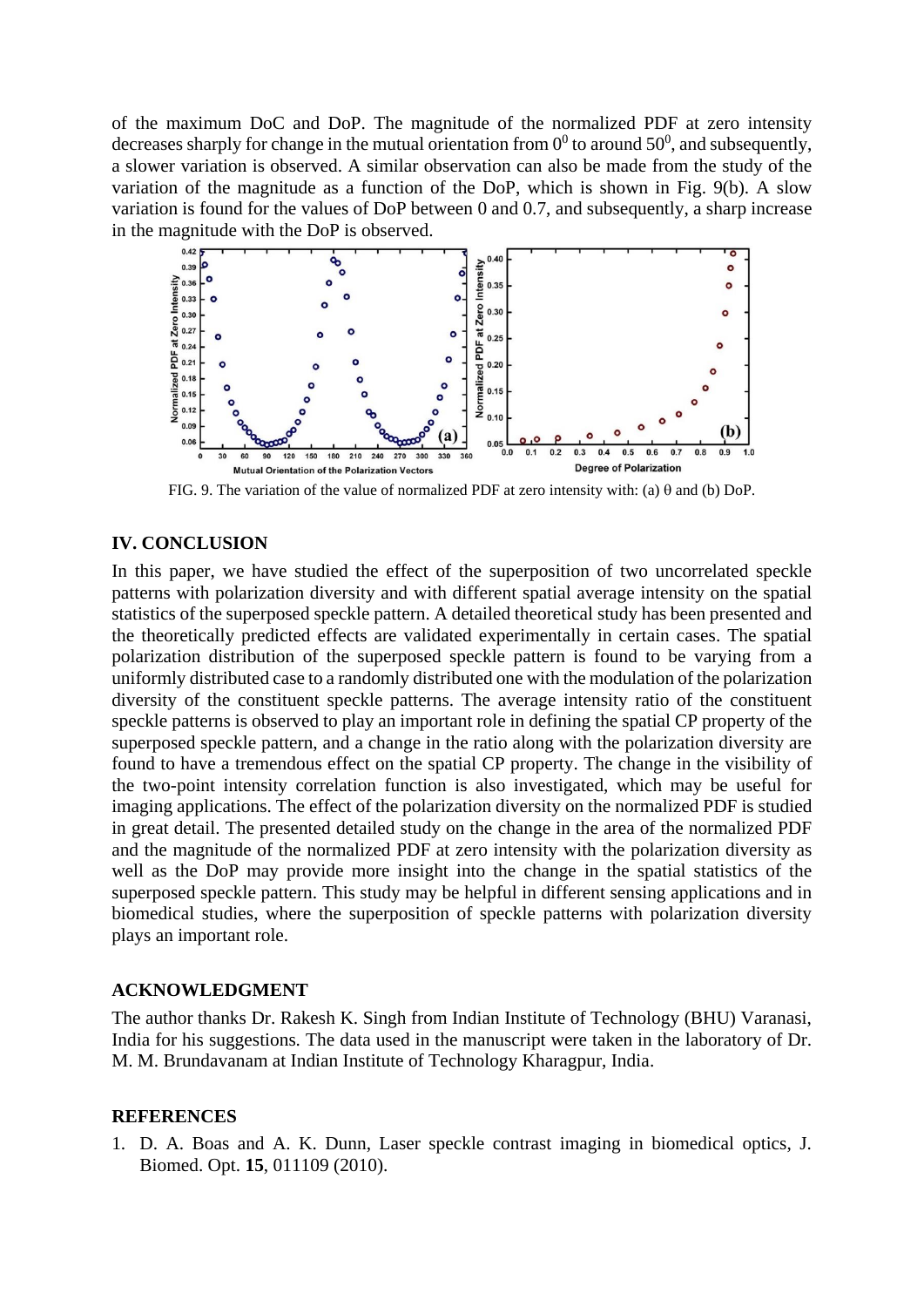- 2. A. R. Ganesan, Holographic and laser speckle methods in non-destructive testing, Proceedings of the National Seminar & Exhibition on Non-Destructive Evaluation 126-130 (2009).
- 3. A. Roy, R. Parvin, and M. M. Brundavanam, Effect of the average number of reference speckles in speckle imaging using off-axis speckle holography, Appl. Opt. **58**, 4538 (2019).
- 4. I. Freund, M. Rosenbluh, and S. Feng, Memory effects in propagation of optical waves through disordered media, Phys. Rev. Lett. **61**, 2328 (1988).
- 5. A. Roy, Shannon entropy and degree of polarization of a speckle pattern, Opt. Lett. **46**, 202 (2021).
- 6. J. Tervo, T. Setälä, and A. T. Friberg, Degree of coherence for electromagnetic fields, Opt. Express **11**, 1137 (2003).
- 7. E. Wolf, Unified theory of coherence and polarization of random electromagnetic beams, Phys. Lett. A **312**, 263 (2003).
- 8. O. Korotkova and E. Wolf, Generalized Stokes parameters of random electromagnetic beams, Opt. Lett. **30**, 198 (2005).
- 9. A. Roy and M. M. Brundavanam, Polarization based intensity correlation of polarization speckle, **arXiv:1911.08221** (2019).
- 10. J. Sorrentini, M. Zerrad, and C. Amra, Statistical signatures of random media and their correlation to polarization properties, Opt. Lett. **34**, 2429 (2009).
- 11. A. C. Völker, P. Zakharov, B. Weber, F. Buck, and F. Scheffold, Laser speckle imaging with an active noise reduction scheme, Opt. Express **13**, 9782 (2005).
- 12. T. Stangner, H. Zhang, T. Dahlberg, K. Wiklund, and M. Andersson, Step-by-step guide to reduce spatial coherence of laser light using a rotating ground glass diffuser, Appl. Opt. **56**, 5427 (2017).
- 13. J. Horstmann, H. Spahr, C. Buj, M. Münter, and R. Brinkmann, Full-field speckle interferometry for non-contact photoacoustic tomography, Phys. Med. Biol. **60**, 4045 (2015).
- 14. G. Pedrini, J. Gaspar, O. Paul, and W. Osten, Measurement of in-plane deformations of microsystems by digital holography and speckle interferometry, Chin. Opt. Lett. **7**, 1109 (2009).
- 15. A. Roy, R. K. Singh, and M. M. Brundavanam, Analysis of polarization speckle for imaging through random birefringent scatterer, Appl. Phys. Lett. **109**, 201108 (2016).
- 16. J. Goodman, Some fundamental properties of speckle, J. Opt. Soc. Am. **66**, 1145 (1976).
- 17. Z. Tong and X. Chen, Speckle contrast for superposed speckle patterns created by rotating the orientation of laser polarization, J. Opt. Soc. Am. A **29**, 2074 (2012).
- 18. A. Roy, R. K. Singh, and M. M. Brundavanam, Non-invasive tracking of polarization rotation from speckle contrast using uncorrelated speckle patterns, J. Opt. **22**, 125603 (2020).
- 19. R. Barakat, The brightness distribution of the sum of two correlated speckle patterns, Opt. Commun. **8**, 14 (1973).
- 20. J. W. Goodman, Probability density function of the sum of N partially correlated speckle patterns, Opt. Commun. **13**, 244 (1975).
- 21. J. Ohtsubo and T. Asakura, Statistical properties of the sum of partially-developed, correlated speckle patterns, Appl. Phys. **17**, 159 (1978).
- 22. J. Ohtsubo and T. Asakura, Statistical properties of the sum of two partially correlated speckle patterns, Appl. Phys. **14**, 183 (1977).
- 23. J. Ohtsubo and T. Asakura, Statistical properties of the sum of partially developed speckle patterns, Opt. Lett. **1**, 98 (1977).
- 24. V. S. Rao Gudimetla, Two-point joint probability-density function for the intensities of the sum of partially developed speckle patterns, J. Opt. Soc. Am. A **9**, 1119 (1992).